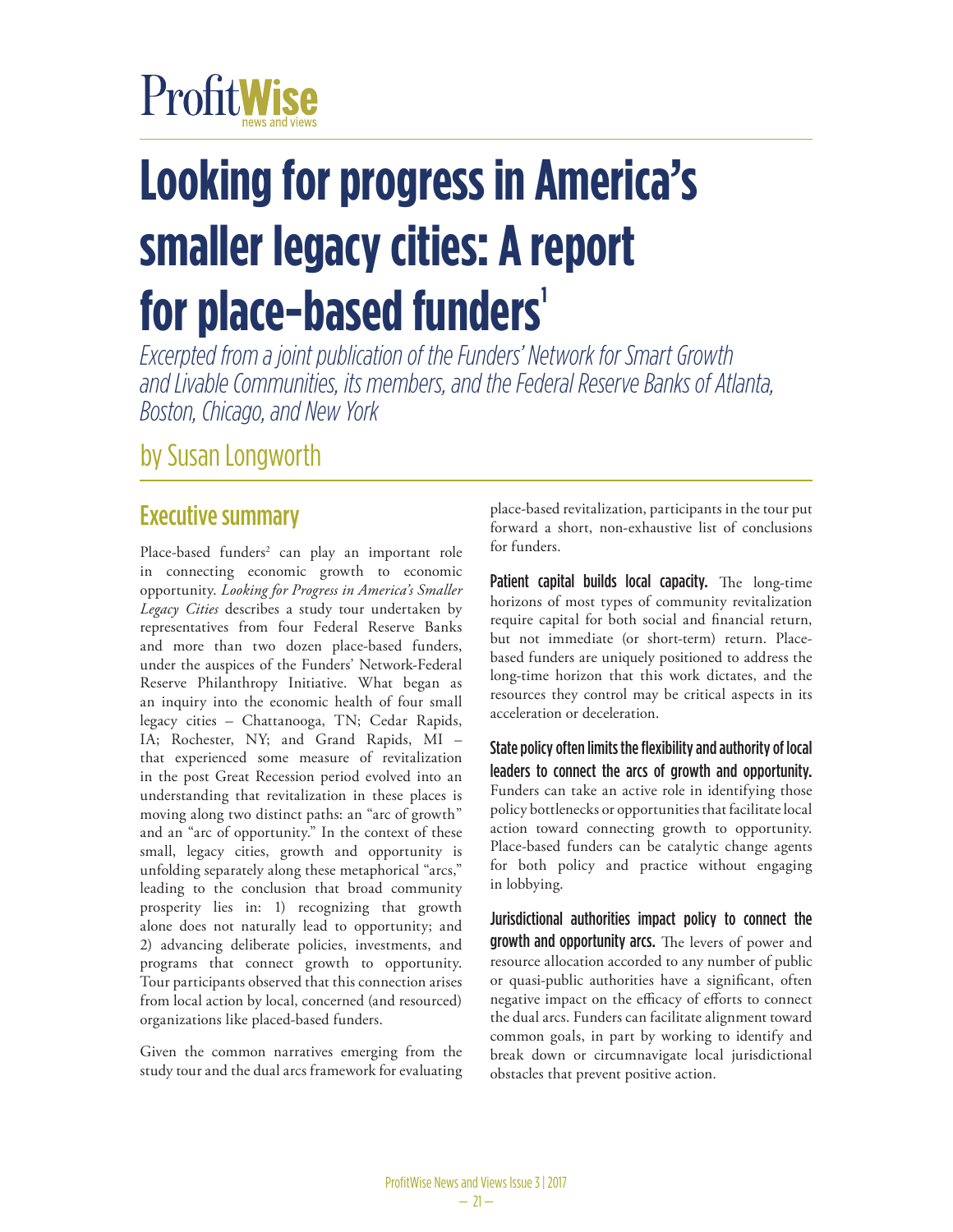#### Effective marketing and communication advances positive

momentum. 'Messaging' on community revitalization goals often falls to place-based leaders. In most cases we examined, the local community foundation or another place-based funder had a role in articulating and funding the narrative of a community's recovery, including potential and desired steps toward economic recovery.

Accountability for shared prosperity from growth is the linchpin for connecting the arcs. Cities around the country (including the four visited) have revitalized in various ways over the last several decades. But, outcomes of that growth have left many behind. Place-based funders should be strategic in holding local stakeholders accountable for connecting the growth and opportunity arcs.

Despite the challenges of connecting the arcs, local place-based foundations in the four cities studied played a lead role as a funder, convener, or 'steward' of revitalization efforts that employed a variety of approaches or "tools" to bridge growth and opportunity, which may provide valuable examples to other communities. These tools were observed within a local context, and were often part of a broadly articulated plan or vision, suggesting that while tools are helpful, the environment in which they are most likely to succeed is also important.

- Addressing concentrated poverty by place: Interventions in this category were geographically targeted, but multi-faceted and cross-generational. Distressed neighborhoods that were located near assets – for example, transportation or a good school – were seen as good places to start.
- Addressing concentrated poverty through policy: Interventions in this category were explicit in channeling more gains from growth to opportunity through local policy, either by removing barriers or being prescriptive in the intentional distribution of benefits.
- Revitalizing downtown with greater attention to preserving and increasing affordable housing: Investments in making communities more attractive by building downtown entertainment or "innovation" districts and increasing desirable

amenities, raised property values but also increased living costs. Funders and other local partners recognized the need for more affordable, family-friendly housing options near emerging employment opportunities.

- Business recruitment led by business retention: Community and economic growth strategies focused on strengthening existing businesses by attracting businesses in their supply chain, placing retention and success of existing business as a higher priority than traditional recruitment alone. Coordinated workforce development was often key to local business growth.
- Developing leaders: Concern about where the next two generations of leaders will come from and how they will support broad-based collaborative efforts prompted attention to formal and informal leadership development efforts. Strong leaders in business, government, and nonprofits are critical to building a regional approach to both arcs.
- Evidence-based decision-making: Data has played an important role in the cities visited. Data should be publicly available and granular enough to support neighborhood level understanding, as well as robust enough to present an aggregated, comprehensive city – or MSA-wide – profile.

While local dynamics dictate the timing, sequence, and particularities of the interplay between growth and opportunity strategies, the study concludes that revitalization efforts that recognize the dual arcs of growth and opportunity and plan for their meaningful integration are more likely to yield robust, long-term results. Because place-based funders are so integrally linked to the history and prospects of the communities they serve, they have unique roles and responsibilities not only as funders, but as local institutions and innovators to make these linkages across place and time.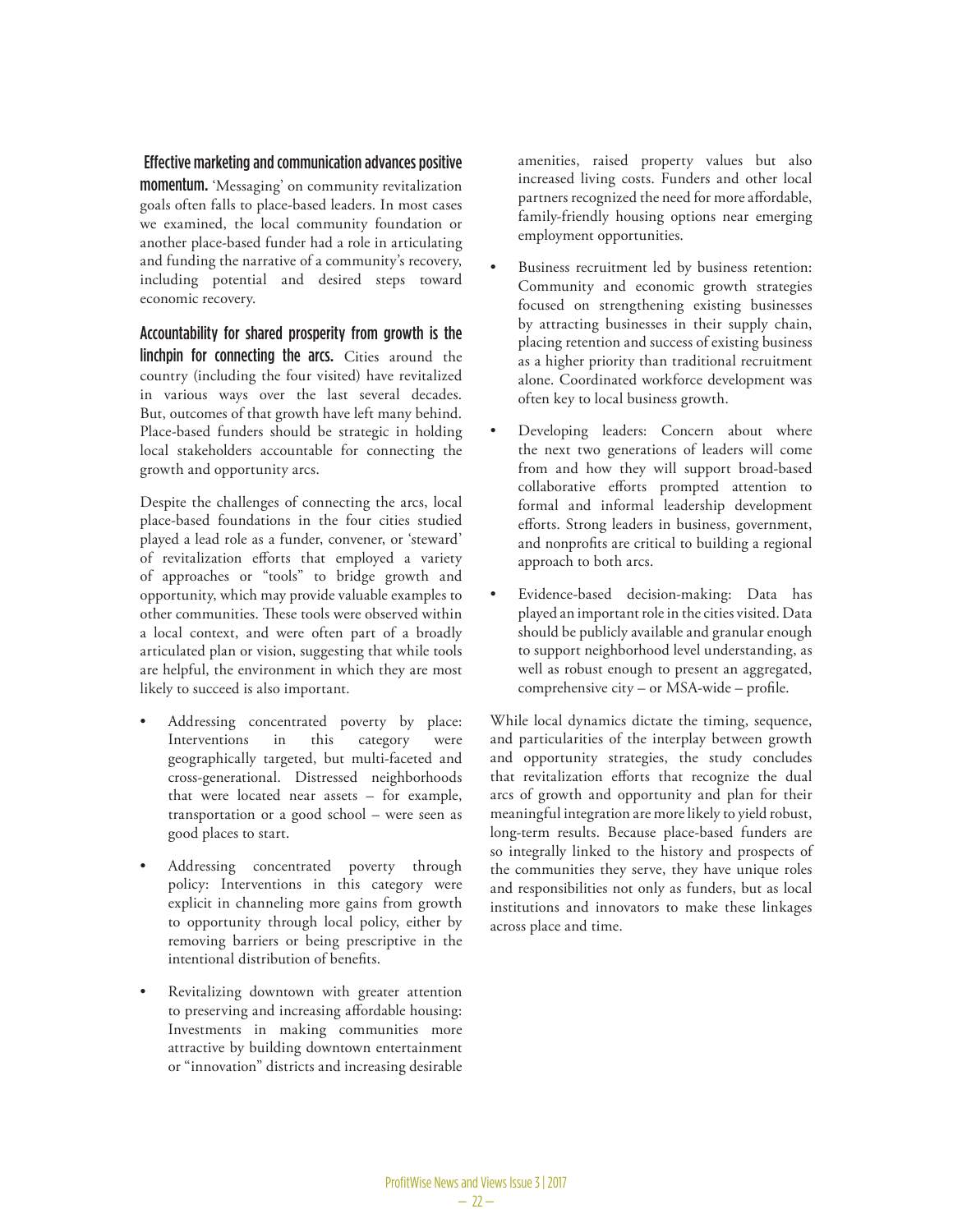#### Map and population of study tour cities



Source: Base map is from Wikimedia and is licensed for comercial re-use. Data are taken from the 2011-2015 5-year American Community Survey.

|                               | Cedar Rapids, IA | Chattanooga, TN | <b>Grand Rapids, MI</b> | Rochester, NY |
|-------------------------------|------------------|-----------------|-------------------------|---------------|
| Population                    |                  |                 |                         |               |
|                               |                  |                 |                         |               |
| <b>Building permits</b>       |                  |                 | '6%                     |               |
| New firms                     |                  |                 |                         |               |
| Median household income       |                  |                 |                         |               |
| <b>Educational attainment</b> |                  |                 |                         |               |

#### Table 1. Post-recession economic revitalization trends in select cities

Sources: Population growth in the city, 2010-2015 from the U.S. Census Bureau, Population Estimates Program (PEP), and the 2010 Census of Population; Job growth in the county, 2009-2014, measured as the number of paid employees in the county on March 12 of year, all sectors and drawn from the U.S. Census Bureau, County Business Patterns; Building permit growth in the county, 2010-2015 measured as the annual new privately-owned residential building permits, estimates with imputation from the U.S. Census Bureau, Construction Building Permits; Establishment growth in the Metropolitan Statistical Area, 2009-2013, measured using the calculation 100 \* (estabs\_entry at time t divided by the average of estabs at t and t-1) from U.S. Census Bureau, Business Dynamics Statistics; Median household income growth in the city (in 2014 dollars), 2009-2014 from the U.S. Census Bureau, ACS 5-year estimates; Education attainment growth in the city, 2009-2014, measured as percent of population 25 or older with some college or more including associates, bachelors, and graduate degrees from U.S. Census Bureau, ACS 5-year estimates.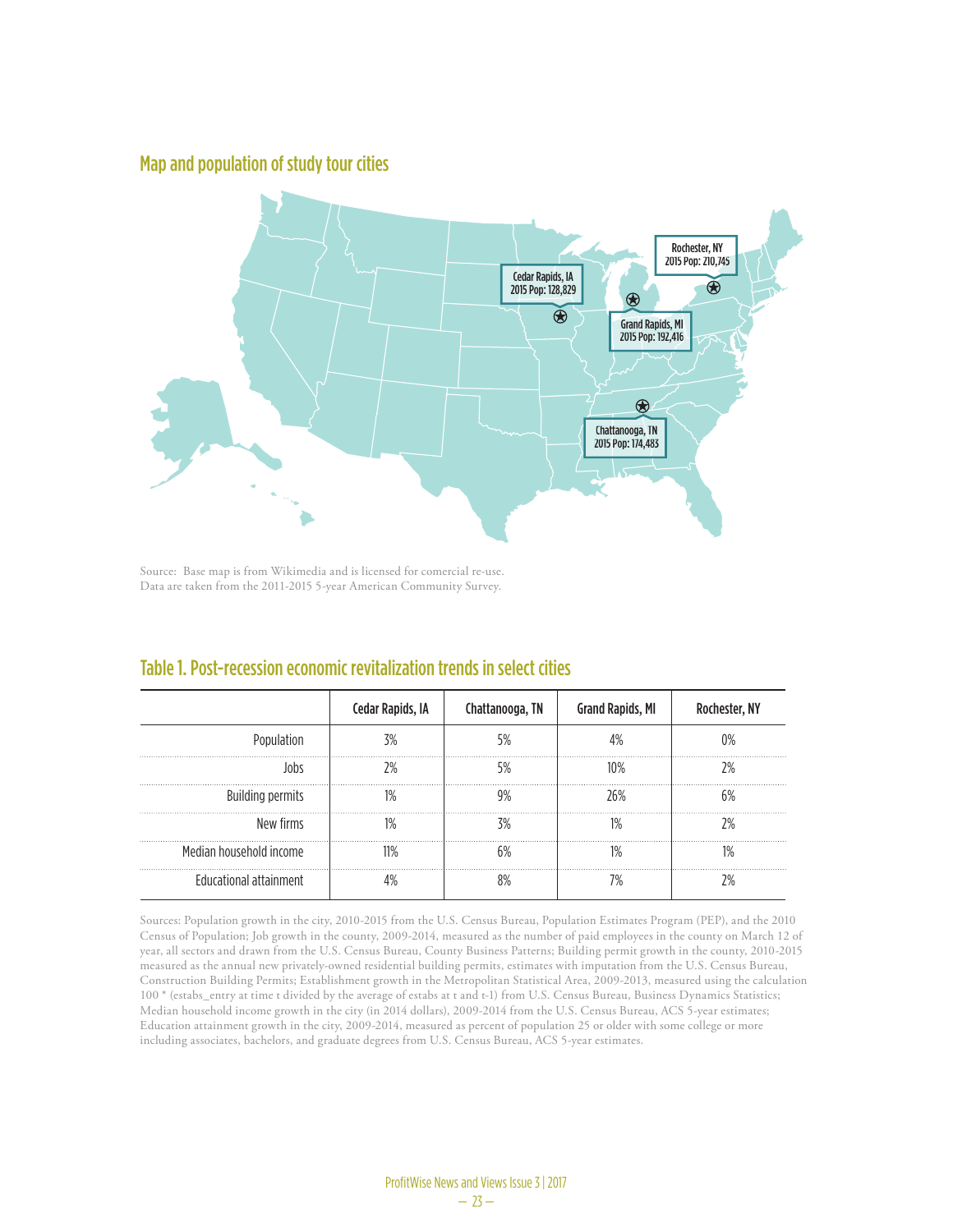### Site selection and process

Four cities were selected for the study tour: Chattanooga, TN; Cedar Rapids, IA; Rochester, NY; and Grand Rapids, MI. Two of these are located within the Federal Reserve's Seventh District.

Cities were selected based on these rough criteria:

- following a significant loss of population and economic activity, some level of post-recession revitalization as reflected in population, jobs, building permits, firm creation, household income, and/or educational attainment (see table 1);3
- an economy dominated previously by a single company or closely tied industrial sector that has declined;
- existing research, media or documentation available to support a narrative of recent economic revitalization; and
- hosts in the community to assist in facilitating visits and provide background information.<sup>4</sup>

Local conversations took the form of interviews and small group/panel discussions to enable candid discussions about the arc of each city's revitalization, the fits and starts, and the ramifications – both positive and negative – of decisions that were made along the way. Site visits were roughly similar and included meetings with elected officials; city planning officials; community groups; philanthropic, business, and civic leaders; emerging leaders; and off-therecord discussions with media, community colleges, and regional planning agencies. Site visits were short (36 hours) and admittedly provided only a snapshot that was not intended to result in understanding a 'complete' city, but to provide a comparative baseline across communities. An interview protocol, informed by the work of Alan Mallach, was developed to guide local conversations.<sup>5</sup>

# 'Dual arcs' of revitalization

The study tour began as an exploration of why some small legacy cities have rebounded from economic decline in the post Great Recession timeframe while others have not. It was informed by earlier work, which led us to ask: "Is there an 'arc of recovery' that can be observed across several cities that appear to be rebounding?" The concept of an arc was seen as being distinct from a formula as advocated by many in the period of urban renewal. The work began with an assumption that no single approach would lead to comprehensive community revitalization in every local setting. The metaphor of an 'arc' also allowed that different places could be at different points along a spectrum of revitalization.

Early on in the study tour, a divided pattern of progress became evident. A starting assumption was that an "arc of growth" – as measured by increasing population, jobs, building permits, firm creation, household income, and education attainment – was an appropriate construct through which to understand the overall trajectory of a community. Places that are moving along a trajectory with positive economic growth, was the line of thinking, and should also be places where that growth translates into opportunity. A corresponding assumption was that the Great Recession timeframe (changes in the local economy between approximately 2008 and 2014) was sufficient to assess revitalization for the purposes of selecting cities for this inquiry.

What was observed is that the broad indicators of growth – population, employment, and income per capita– often fail to translate into improved opportunities for populations traditionally marginalized from the mainstream economy; assessing revitalization also necessitated much longer time horizon. Based on the visits, the 'dual arcs' of revitalization in terms of economic *growth and opportunity* emerged, recognizing that economic growth is necessary but not sufficient for sustained, broad-based community revitalization.

While the study tour was not designed to produce a definitive set of metrics for each arc, the age-old metaphor of the "economic pie" seems to apply. The growth arc is manifest primarily by changes in the size of the pie, while the opportunity arc is represented by the size and distribution of its slices. The arc of growth might be measured by, among other things, the long-term trajectory of a place in terms of changes in population, employment, and personal income. While the magnitude of change may be different, figure 1 demonstrates that each city on the study tour largely improved across these growth metrics over the last 30 plus years.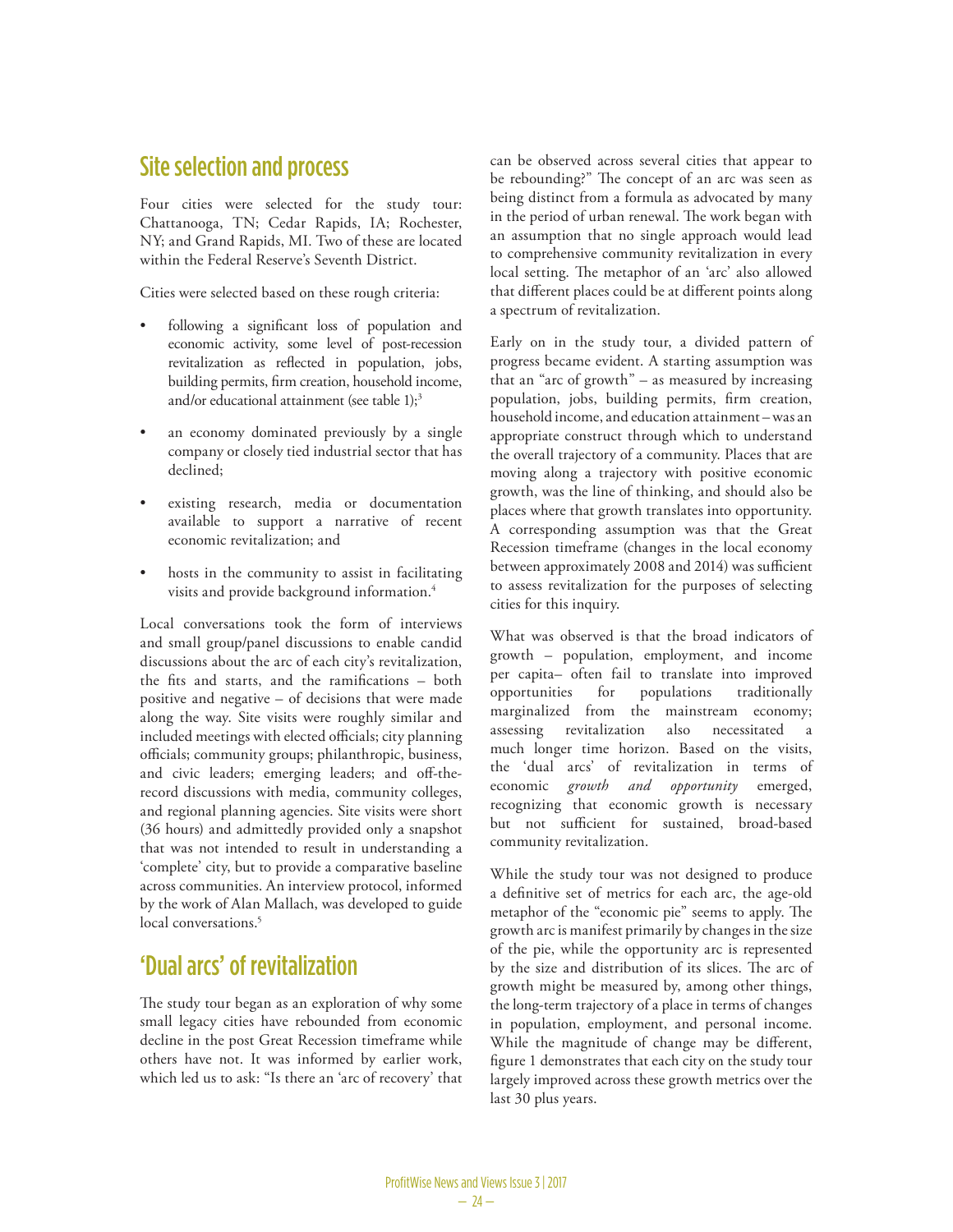On the other hand, the arc of opportunity could be assessed by examining factors such as housing affordability, poverty, and unemployment. Figures 2-5 are included for illustrative purposes to demonstrate the challenges of intersecting the arcs. For example, figure 2 indicates that while each city on the study tour and the US as a whole have experienced increases in unemployment (blue bars), the magnitude of the increases in poverty (red bars) suggests that something other than unemployment is affecting family poverty levels. Figure 3 offers another perspective: the disconnect between rising home values (red bars) and lagging incomes (blue bars) resonates nationwide. Figures 4 and 5 illustrate the challenge through other lenses and indicate that increases in population can be challenging to correlate with increases in jobs, especially following an economic downturn. However, in the cities we visited, the divergence is more pronounced. As can be observed, while growth metrics have been largely positive, opportunity as measured by housing affordability and poverty have trended largely in a negative direction. To complete the metaphor, in these cities (and in many other parts of the United States), the pie has grown while its slices have been thinning for many parts of the community.



Figure 1. Select growth metrics in study tour cities (1980-2014)

Sources: U.S. Census Bureau: ACS and 1980 Decennial Census (IPUMS); Bureau of Labor Statistics: Quarterly Census of Employment and Wages and the Bureau of Economic Analysis. urbanized Areas and the Areas and the Areas and the Areas and the Areas and the Areas and the Areas and the Areas and the Areas and the Areas and the Areas and the Areas and the Areas and the Areas and the Areas and the Ar

improved across growth metrics from 1980 to 2014. Fig 70% Figure 1 indicates that each city on the study tour largely

 $\frac{1}{\sqrt{2}}$ 

#### Figure 2. Change in unemployment/ change in poverty (1980-2014)



130 2016. http://doi.org/10.18128/D050.V11.0. [Database]. Minneapolis: University of Minnesota. 150 Historical Geographic Information System: Version 11.0 Census Bureau via Minnesota Population Center. National Five-Year Estimates 2010-2014. Historical data from U.S. Sources: U.S. Census Bureau. American Community Survey,

Figure 2 illustrates changes in the poverty rate since 1980 and changes in the unemployment rate over the same time period. The conclusion is that while unemployment (blue bars) has trended at or near mational levels across the four cities, poverty (red bars) has trended significantly higher, indicating that job creation may not always be the primary factor in alleviating persistent poverty.

 $\overline{a}$ 

Chattanooga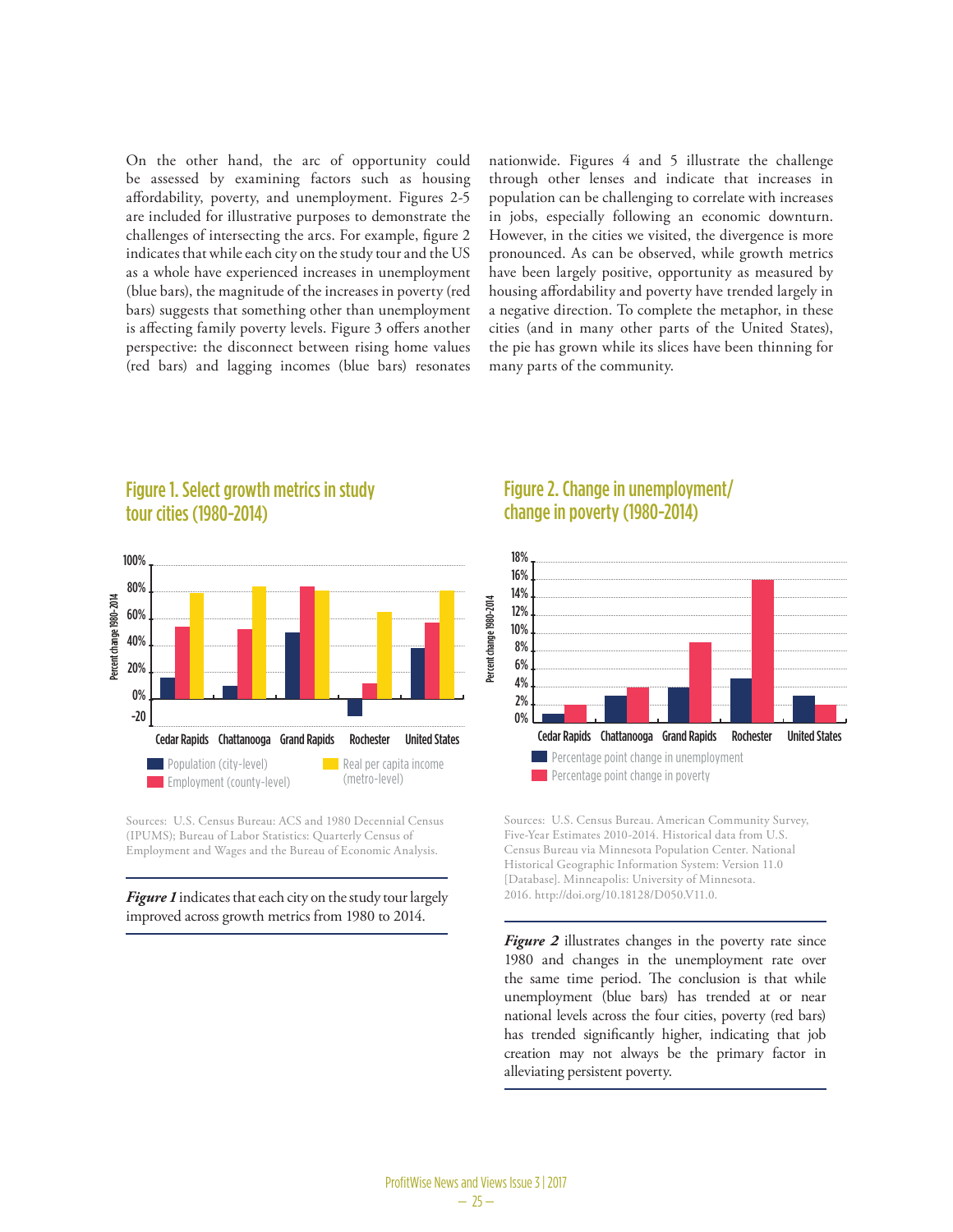

#### Figure 3. Change in median family income/ change in home values (1980-2010)

105 2016. http://doi.org/10.18128/D050.V11.0. 110 Historical Geographic Information System: Version 11.0 Census Bureau via Minnesota Population Center. National 120 Five-Year Estimates 2010-2014. Historical data from U.S. Sources: U.S. Census Bureau. American Community Survey, [Database]. Minneapolis: University of Minnesota.

Framily home values (red bars) vary widely, indicating affordability challenges in some places. 80 in median family incomes (blue bars) have not kept the same time period. The conclusion is that changes since 1980 and changes in median home values over 95 *Figure 3* illustrates changes in median family incomes m median ranny medias (but bars) have not kept<br>pace with national levels, while changes in median

## Figure 4. Population index (2000-2014)



Historical Geographic Information System: Version 11.0 United States 2016. http://doi.org/10.18128/D050.V11.0. Sources: U.S. Census Bureau. American Community Survey, Five-Year Estimates 2010-2014. Historical data from U.S. Census Bureau via Minnesota Population Center. National [Database]. Minneapolis: University of Minnesota.

Rochester

Figure 4 compares population growth since 2000 by indexing to 100. The trajectories of the four cities are reatured, as are those of the Officer States as a whole, as<br>well as just "urbanized areas." The graph illustrates how featured, as are those of the United States as a whole, as population growth trends in the four cities differ from the country as a whole, as well as other cities.



# Figure 5. Jobs index (2000-2014)

Historical data from U.S. Census Bureau. County Business ratterns: 2010; and, O.S. Census<br>County Business Patterns: 2000. Sources: U.S. Census Bureau. County Business Patterns: 2014. Patterns: 2010; and, U.S. Census Bureau.

Figure 5 compares job (number) growth since 2000 by indexing to 100. The trajectories of the four cities are featured, as are those of the United States as a whole, as well as just "urbanized areas." The graph illustrates how job growth trends across the four cities have followed both similar and divergent paths, and certainly have not followed population trends.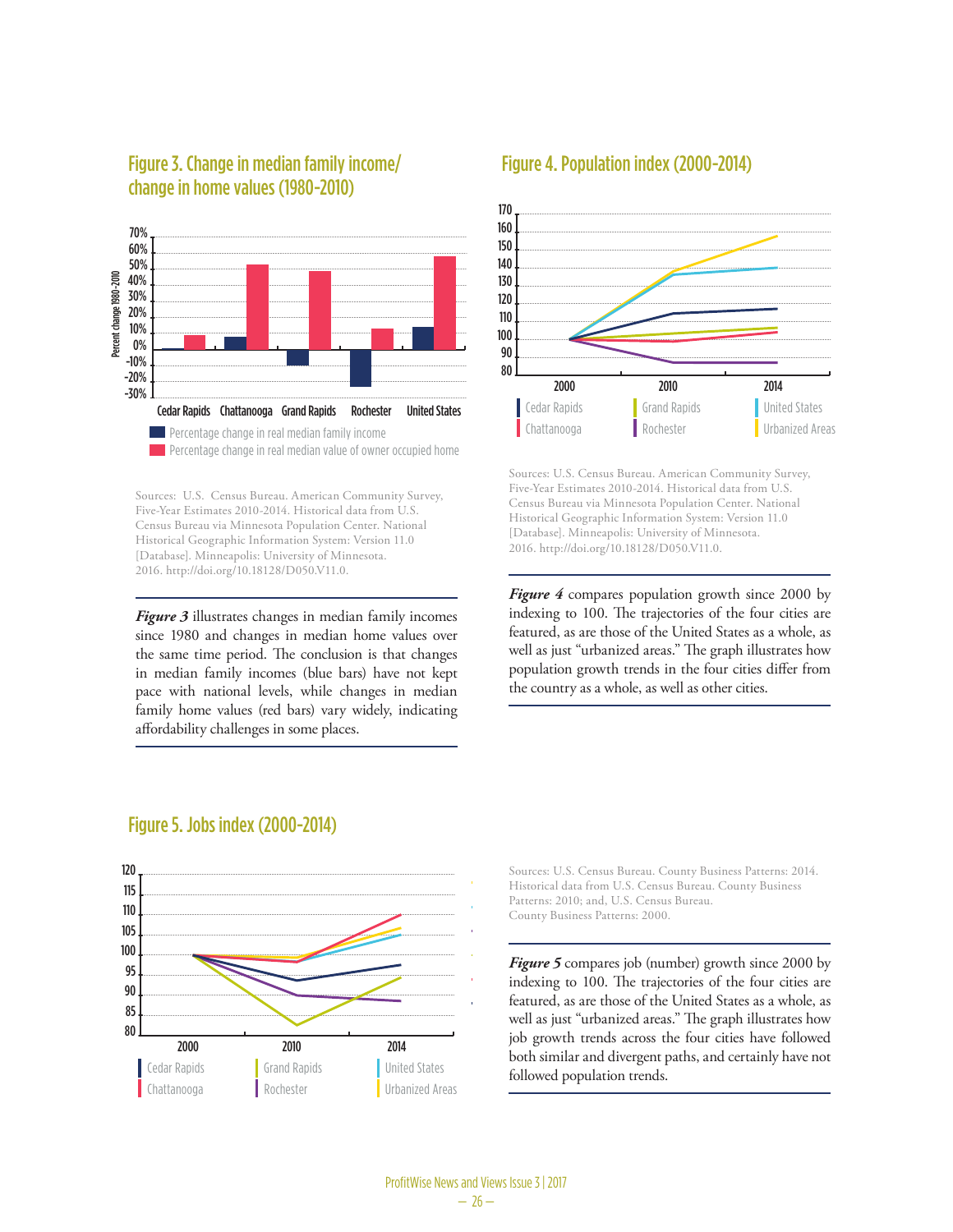The most salient manifestation of the disconnect between the two arcs is a city with both increasing population *and* employment and increasing poverty levels, or increasing household income *and* an increasing share of residents who struggle to afford housing. In some parts of the cities on the study tour, civic leaders were heavily invested in creating an environment attractive to millennials and families alike, trying to stimulate economic growth with nightlife, grocery stores, bike lanes, and other soughtafter amenities. In other parts of these same cities, long-term residents lived in virtual isolation from growth efforts, where aging housing and lagging schools foretold more of the same for their children. To be sure, these conditions are not unique to the four cities visited, but the dilemma was noted by residents and leaders alike.

If communities are to prosper and that prosperity is to be broadly shared, the growth arc and the opportunity arc must intersect. Leadership across the communities we visited presented differing views on the interplay of growth and opportunity. One perspective is that the benefits of growth will eventually extend to all residents. An opposing perspective is that opportunity creation must take precedence. The optimal approach most likely lies in striking a balance between the pursuit and creation of growth, with effort focused on ways to share prosperity.

## Conclusion

Although diverse, the four cities visited for this study are by no means unique. They share a common narrative of crisis and recovery, challenged by chronic socioeconomic distress but bolstered by a spirit of resilience and civic pride honed over decades. New leadership is still emerging in all four places, but demonstrates enthusiasm and innovation as it waits for the right time and space to make its mark. Each place also benefits profoundly from a 'community champion' in the form of a community or private foundation that works alongside and among an array of community partners.

As a result of the site visits summarized in this report and informed by prior work done by various Reserve Banks and the Fund for Our Economic Future in Northeast Ohio, it is the consensus opinion of the contributors to the report that, if communities continue to pursue the arcs of growth and opportunity

as separate strategies, they will continue to struggle to restore broad-based prosperity in their communities. If the goal is to help these proud communities restore greater prosperity for their residents, place-based funders are uniquely positioned to help move their communities in the right direction by deliberately forcing the two arcs of growth and opportunity to intersect and interact more strategically.

This is not to suggest that funders undertaking the difficult work of revitalization must enact growth and opportunity strategies in equal measure along exactly the same timeline. The study was not designed to determine how best to sequence growth and opportunity initiatives to maximize revitalization potential, if such a determination were even possible. As the experience of these and other legacy cities undergoing revitalization has demonstrated, an initial focus on downtown redevelopment can provide the needed momentum to both spur a virtuous cycle of reinvestment and to reshape the public mindset around a narrative of change and renewal. However, efforts that fail to incorporate inclusionary measures such as affordable housing provision and low-cost transit and mobility options, or that begin and end with physical redevelopment are unlikely to unlock the full potential of local and regional economic growth. Where the goal is resilient, longterm prosperity, place-based revitalization requires intentional investment that connects education, workforce, and other strategies designed to maximize human capital in struggling cities with broader business and economic development initiatives. While the dynamics at play within any given community will dictate the timing, sequence, and particularities of the interplay between growth and opportunity strategies, the larger lesson of this study is that neither a growth nor an opportunity approach is likely to be successful in the absence of the other. Revitalization efforts that recognize these dual arcs of development and plan for their meaningful integration are more likely to yield robust and lasting results.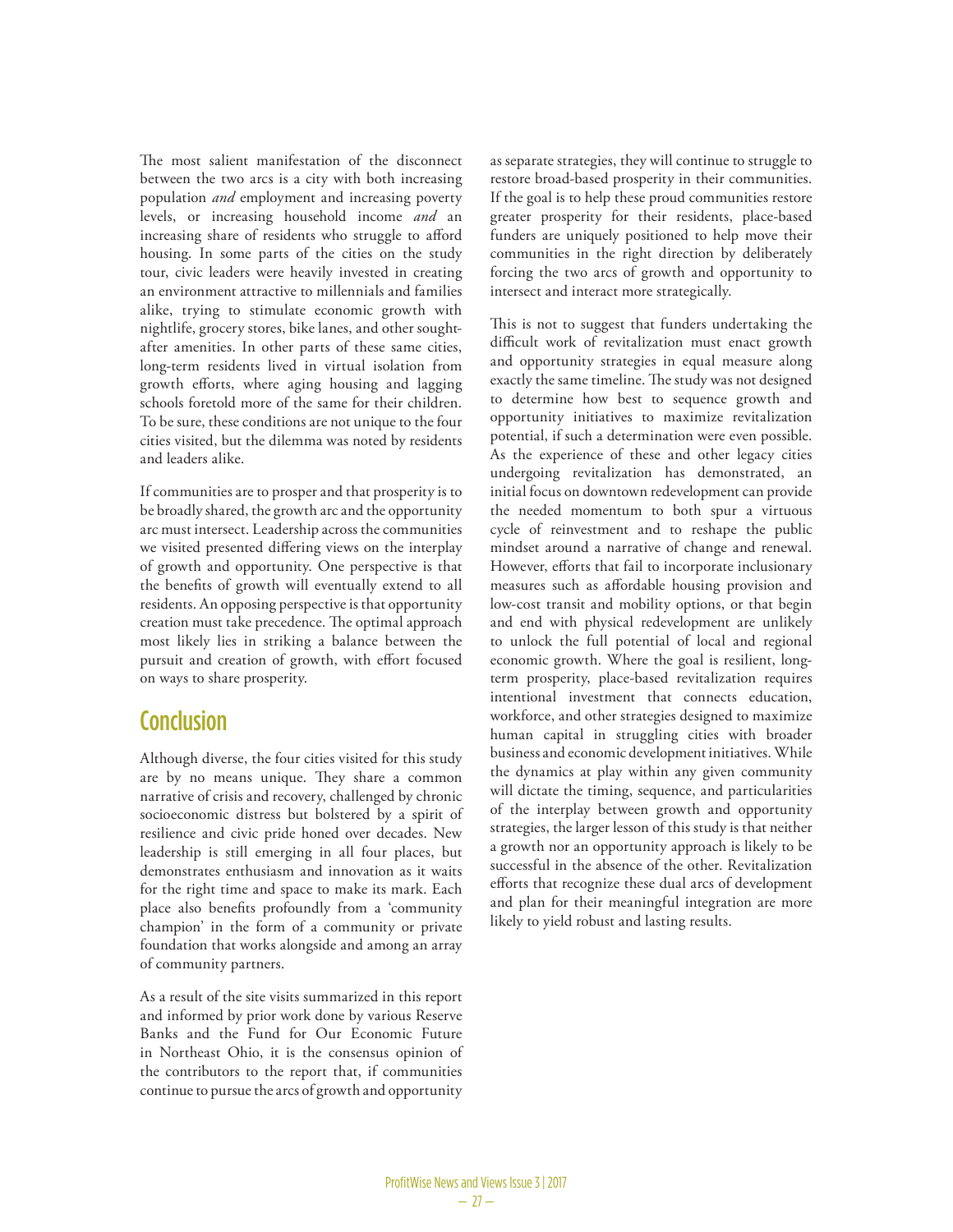Because place-based funders are so integrally linked to the history and prospects of the communities they serve, they have unique roles and responsibilities not only as funders, but as local institutions and innovators. In concluding this essay, the authors of the report urged place-based funders to do the following:

- 1. Be patient and help to guide projects with a longtime horizon, potentially over decades rather than years.
- 2. Inform both questions and answers with data.
- 3. Stand behind difficult choices. There is never enough money to do everything. Place-based funders must be resolute (and informed) in their commitments, and able to say, "Not yet."
- 4. Stay on message. In times of crisis and even in times of economic stability – place-based funders can be the keepers and articulators of a vision of possibility for their communities.
- 5. Finally, continually ask "for whom?" to ensure that leadership and decision-making bodies are truly representative of the entirety of the community served. In a global economy, competition takes place on a regional level; philanthropies (that often bear the names of the places they serve) are uniquely positioned to "call the equity question," ensuring that all residents share in the benefits of new opportunities.

Comprehensive community revitalization in economically distressed cities is a long undertaking that requires the vision and fortitude to unremittingly bend the arcs of growth and opportunity toward one another. We hope that this report offers some measure of encouragement and support to funders to embrace the challenge of uniting these arcs for the betterment of both the people and the places they serve.

# **Notes**

- 1. The full report can be accessed at https://chicagofed.org/region/communitydevelopment/community-economic-development/looking-for-progress-report.
- 2. One of the primary audiences for this publication is what are commonly referred to as 'place-based funders,' e.g., community foundations or other philanthropic efforts focused on a specific place. However, the findings may also be of interest to other individuals and entities with a (financial) commitment to a targeted geography.
- 3. We note, however, that comparing data across places and across time masks intratime highs and lows and does not allow for full consideration of place-specific events, such as the effects of the 2008 flood in Cedar Rapids, IA.
- 4. In each city selected for the study tour, a local host assisted with planning, organization, and logistics. Hosts included the Lyndhurst Foundation in Chattanooga, TN; the Greater Cedar Rapids Community Foundation in Cedar Rapids, IA; the Rochester Area Community Foundation, the Farash Foundation, and the United Way of Greater Rochester, all in Rochester, NY; and the Grand Rapids Community Foundation in Grand Rapids, MI.
- 5. See, for example, Mallach, A., 2012, "In Philadelphia's Shadow: Small Cities in the Third Federal Reserve District, A Special Report by the Community Development Studies and Education Department," Federal Reserve Bank of Philadelphia; and Mallach, A., 2014, "Out of the Shadow: Strategies for Change in Small Postindustrial Cities, A Special Report by the Community Development Studies and Education Department," Federal Reserve Bank of Philadelphia.

#### **Biography**

**Susan Longworth** is a senior business economist in the Community Development and Policy Studies division of the Federal Reserve Bank of Chicago.